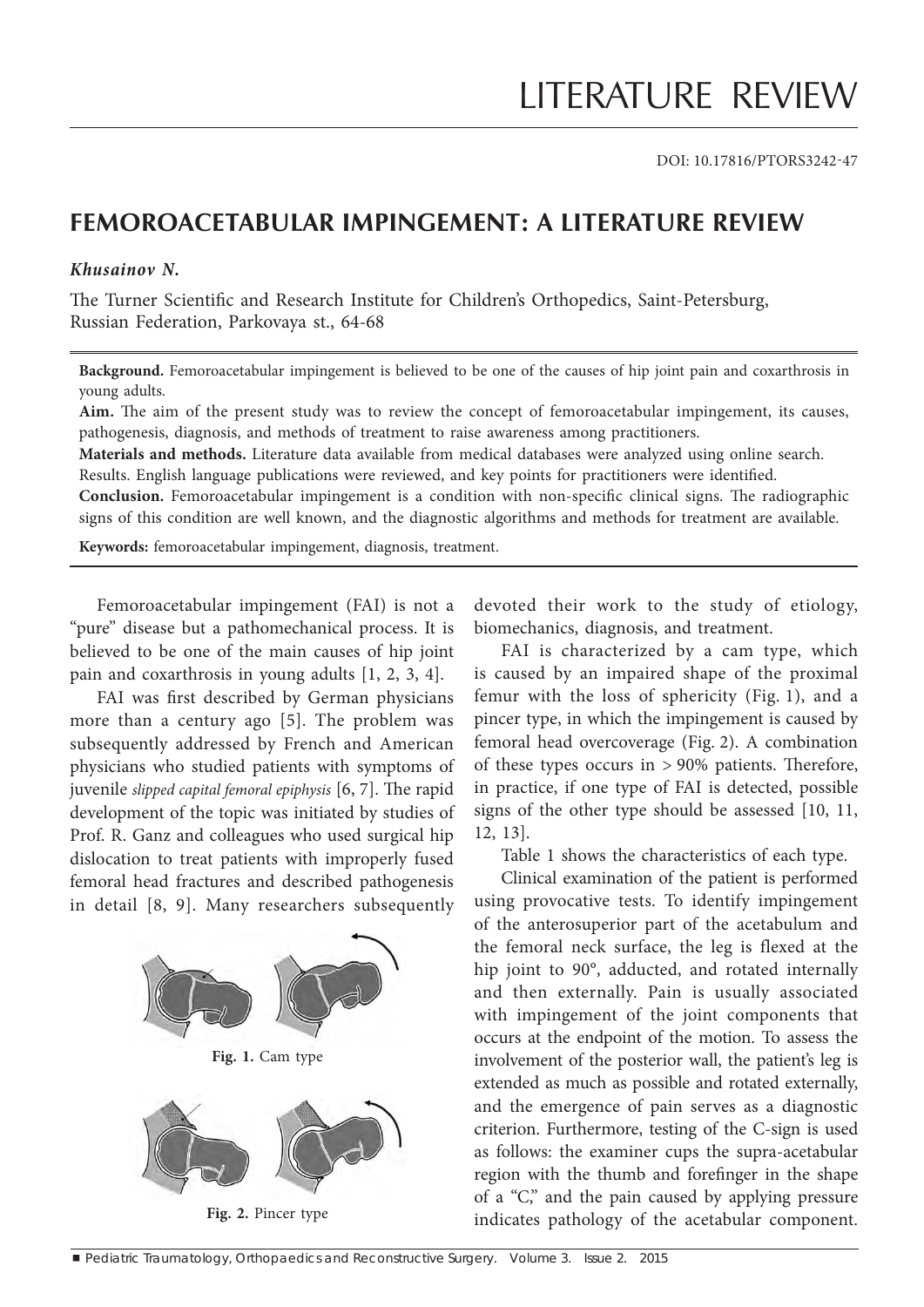The Drehmann sign is pathognomonic for the presence of retroversion of the proximal femur. Thus, the ability to perform hip joint flexion is possible only with obligatory external rotation of the hip.

Radiographic examination is obligatory if FAI is suspected. In addition to the standard anteroposterior view, other views are as follows: lateral, Lowenstein, Dunn (standard 90° hip flexion and additional 45° hip flexion), and Lequesnede Seze (false profile). Proper positioning is very important to assess the spatial relationship of the acetabulum in the anteroposterior view: an image should capture both joints, the distance between images of the pubic symphysis and tailbone should not exceed 3 cm in males and 5 cm in females (no excessive pelvic tilt), and both structures should be aligned (no pelvic rotation). A study by Siebenrock et al. demonstrated that only 9° of excessive pelvic tilt leads to radiographic signs of acetabular retroversion in 100% of patients [14]. Simultaneous radiography using the frontal and lateral views does not require changing the patient's position, and a lateral X-ray of the pelvis is used as a control.

Despite the availability of modern methods such as multislice computed tomography (MSCT) and magnetic resonance imaging (MRI), radiography is indispensable and heads the list. According to a study by Nepple et al., the sensitivity of this method compared with that of MSCT reaches 90% if X-ray imaging is performed in all the above views [15].

When evaluating radiographs of patients with FAI, the diagnostic criteria used are as follows: a sign of general acetabular overcoverage is that the acetabular floor is medial to the ilioischial line, which is accompanied by a decrease in the extrusion index of the femoral head (coxa profunda) (Fig. 3). However, the study by Nepple et al. demonstrated that this X-ray pattern is not the absolute diagnostic sign and can be considered normal for females [15]. The situation should be considered to be more serious when the femoral head projects medially to the ilioischial line (protrusio acetabuli) (Fig. 4).

*Table 1* 

| Criterion                                    | Pincer type                                                                                                                                                                                                                                                                                                       | Cam type                                                                                                                                                                                                                                                                                  |
|----------------------------------------------|-------------------------------------------------------------------------------------------------------------------------------------------------------------------------------------------------------------------------------------------------------------------------------------------------------------------|-------------------------------------------------------------------------------------------------------------------------------------------------------------------------------------------------------------------------------------------------------------------------------------------|
| Cause                                        | Focal or general overcoverage                                                                                                                                                                                                                                                                                     | Aspherical femoral head                                                                                                                                                                                                                                                                   |
| Mechanism                                    | Linear contact between<br>acetabular rim and femoral neck                                                                                                                                                                                                                                                         | Jamming of aspherical head portion<br>into acetabulum                                                                                                                                                                                                                                     |
| Occurrence rate (M:F)                        | 1:3                                                                                                                                                                                                                                                                                                               | 14:1                                                                                                                                                                                                                                                                                      |
| Mean age of patients                         | $40(40-57)$                                                                                                                                                                                                                                                                                                       | $32(21-51)$                                                                                                                                                                                                                                                                               |
| Typical location of cartilage<br>damage      | Over the entire circumference,<br>including the posteroinferior<br>portion                                                                                                                                                                                                                                        | The anterosuperior portion<br>$(at 11-15 o'clock)$                                                                                                                                                                                                                                        |
| Mean depth of the defect                     | 4 mm                                                                                                                                                                                                                                                                                                              | $11 \text{ mm}$                                                                                                                                                                                                                                                                           |
| Associated conditions                        | Bladder exstrophy, congenital<br>shortening of the femur,<br>post-traumatic changes of<br>the acetabulum, residual hip<br>dysplasia, Legg-Calve-Perthes<br>disease, juvenile slipped capital<br>femoral epiphysis<br>(a condition after reorienting<br>surgery of the acetabulum), and<br>idiopathic retroversion | Juvenile slipped capital femoral<br>epiphysis, Legg-Calve-Perthes<br>disease, posttraumatic retrotorsion<br>of the proximal femur, coxa vara<br>pistol grip deformity, multiplanar<br>deformity of the proximal femur,<br>femoral retrotorsion, and dysplasia<br>of the femoral epiphysis |
| Radiographic signs<br>(anteroposterior view) | Coxa profunda, acetabular<br>protrusion, crossover sign,<br>Wiberg angle $> 39^\circ$ , reduced<br>extrusion index, acetabular<br>$index < 0$ , and posterior<br>acetabular wall sign                                                                                                                             | Pistol grip deformity, CCD angle<br>< 125°, and horizontal growing plate<br>sign                                                                                                                                                                                                          |
| Radiographic signs (lateral view)            | Linear indentation on the<br>femoral neck                                                                                                                                                                                                                                                                         | Alpha angle $> 50^\circ$ , reduced femoral<br>neck offset < 8 mm, offset index<br>< 0.18, and retrotorsion of the<br>proximal femur                                                                                                                                                       |

Characteristics of FAI types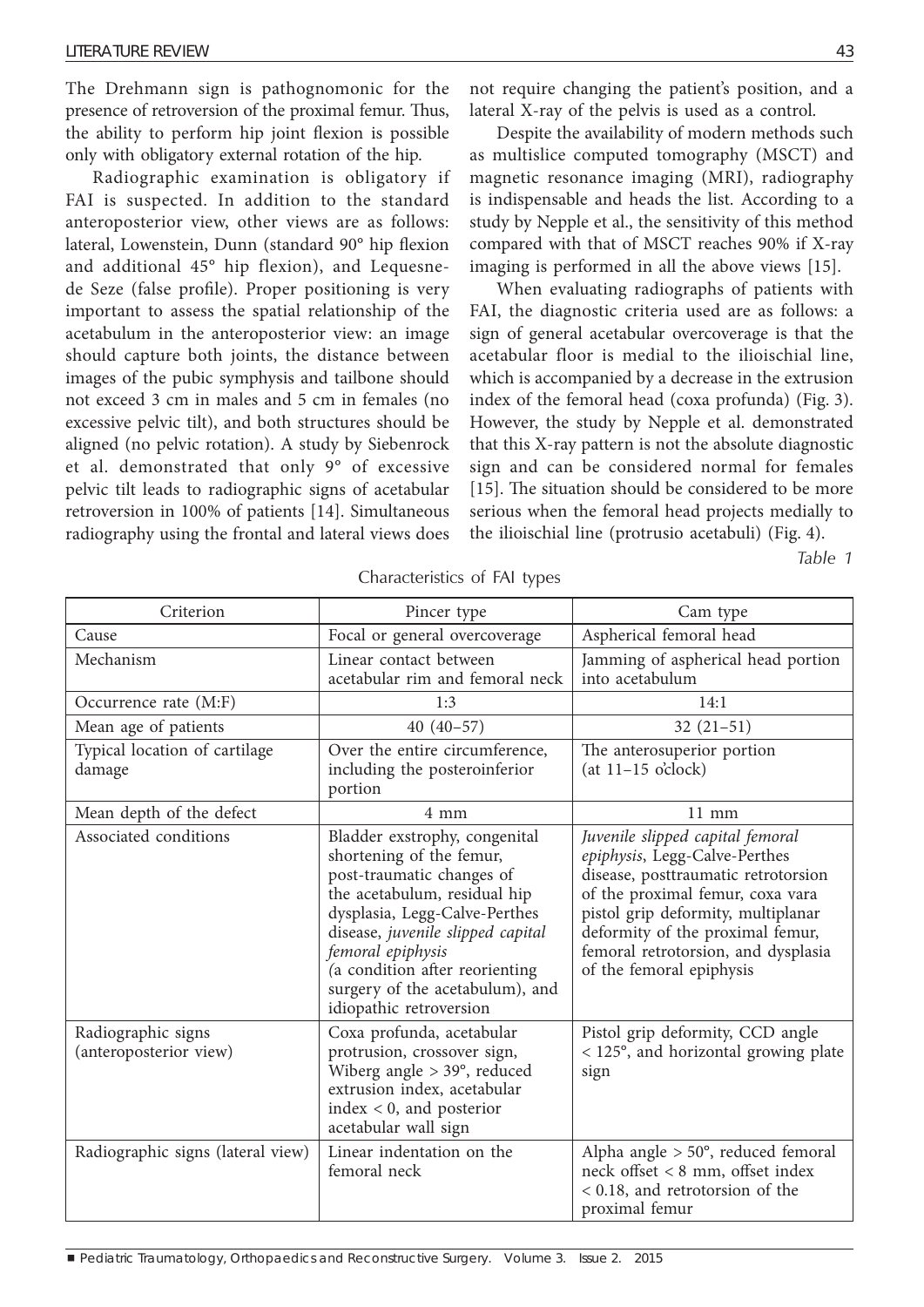

Focal acetabular overcoverage is associated with the crossover sign. Normally, the contour of the anterior acetabular wall does not intersect the contour of the posterior wall or is separated by no more than one-third of its size. In case of an increase in anterior coverage, both walls form a figure "eight" on a radiograph (Fig. 5). The posterior wall sign means that the contour of the posterior wall is lateral to the center of the femoral head, indicating an increase in posterior coverage (Fig. 6). Isolated anterior overcoverage should be distinguished from pathological acetabular retroversion. The presence of the "eight" sign combined with the lack of the posterior wall sign favors the latter case.

For radiographs performed using the anteroposterior view, the cam type is characterized by the following features: pistol grip deformity of the proximal femur, Klein line tangent to the femoral head circumference, horizontal growth plate, and sagging rope sign (Fig. 7).

Axial radiographs are used to evaluate the alpha angle formed by the axis of the femoral neck and a line drawn from the center of the femoral head to a point where the circumference of the femoral head changes to the contour of the femoral neck. Pathological conditions are accompanied by an increase in this indicator, and a value  $> 50^{\circ}$  (65° according to some authors) is a poor prognostic sign (Fig. 8).

The femoral neck offset is the distance between a line drawn on the anterior surface of the





**Fig. 3.** Coxa profunda **Fig. 4.** Protrusio acetabuli

femoral neck and a tangent to the femoral head circumference drawn in parallel to the former line. A value >10 mm is abnormal (Fig. 8).

MSCT, which retains the advantages of radiography, can be used to generate a threedimensional model and using appropriate software, can test the joint for impingement, plan the extent of surgery, and evaluate the result of virtual implementation [16, 17]. Moreover, MSCT facilitates evaluation of the significance of the ratio between the anteroinferior iliac spine and anterior acetabular rim in the pathogenesis of FAI [18].

MRI, which requires an instrument with sufficient capacity ( $\geq 1.5$  T), enables the diagnosis of the pathological conditions of the acetabular labrum, the presence of subchondral cysts, thickening of the joint capsule, bone edema, synovitis, and tendonpathies of the middle gluteal and adductor muscles. However, several studies demonstrated that the accuracy of magnetic resonance arthrography is 3-times greater compared with conventional MRI [19].

Introduction of a mixture of iodine- and gadolinium-containing agents into the joint cavity under fluoroscopic control improves accuracy by 22% and provides 100% specificity [20, 21].

A promising method is dGMERIC that identifies patients with the preclinical stage of FAI. Early treatment of these patients would significantly delay manifestations of coxarthrosis [22].

Conservative and surgical methods are used to treat patients with FAI. Conservative treatment



**Fig. 5.** Crossover sign **Fig. 6.** Posterior wall sign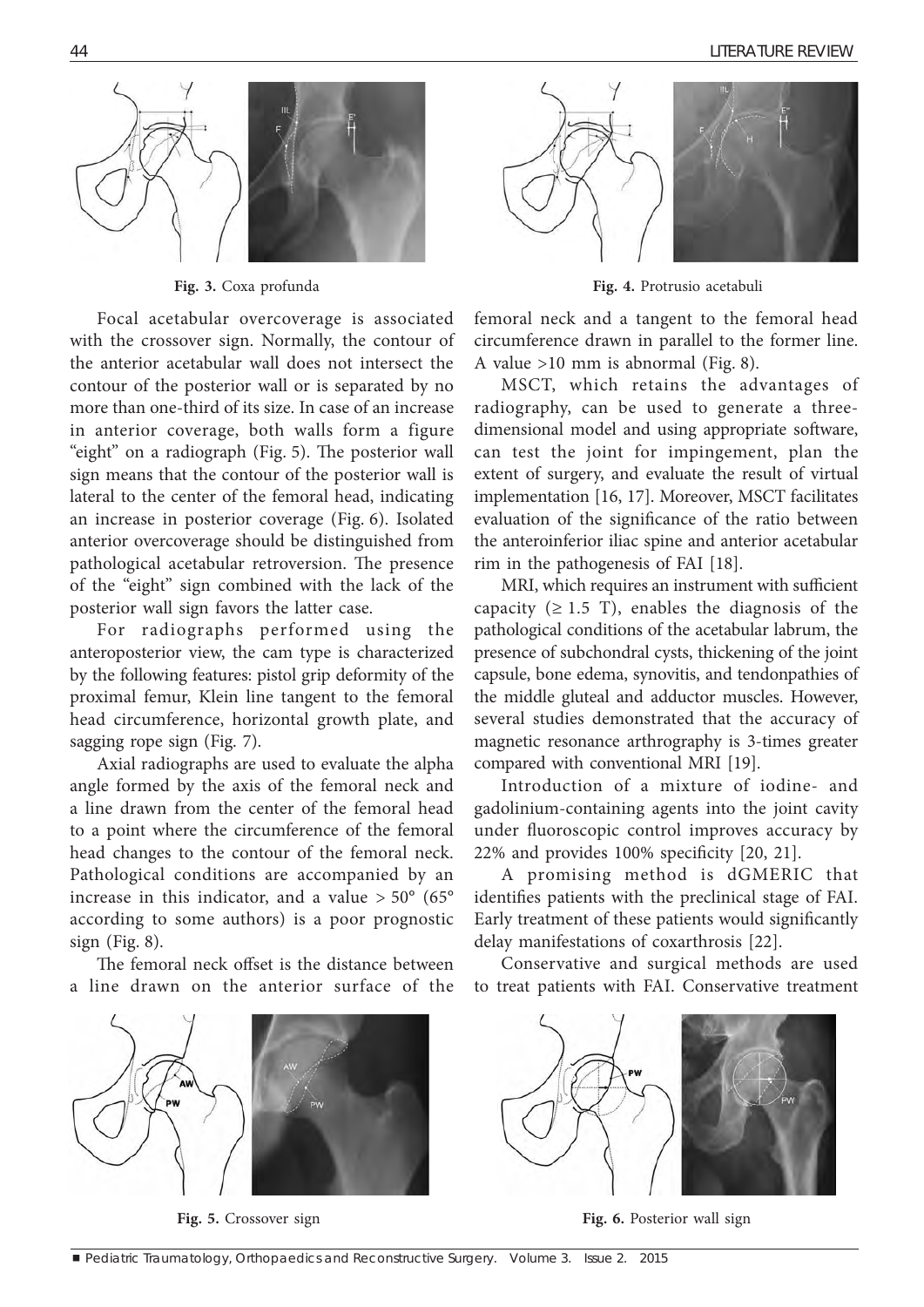focuses on limiting the physical activities provoking pain, performing physical therapy, and administrating NSAIDs. This method may be effective in some cases; in a study by Hunt et al., conservative treatment was effective for 44% of patients with hip joint pathology accompanied by clinical signs. Moreover, no significant difference was observed between patients from this group and patients who underwent surgery [23]. Intra-articular injection of corticosteroids is reasonable only if pathology of the cartilaginous region of the acetabular labrum is confirmed, rather than upon detection of the radiographic signs of FAI [24].

Open surgery to cut the greater trochanter and surgical hip dislocation are used in patients with the posterior cam type of FAI, either in the presence of general acetabular overcoverage or idiopathic acetabular retroversion. In the latter case, reorienting operations on the pelvic component are performed [25, 26]. The arthroscopic technique enables modeling the resection to restore head sphericity and increase the neck offset. Moreover, debridement and refixation of the cartilaginous labrum can be performed, which is essential for preserving its retention function and providing hip stability in the acetabulum. If necessary, plasty of the cartilaginous labrum is conducted using a fascia lata autograft [27, 28]. For this purpose, the arthroscopic technique is complemented with a mini approach.

Comparing the two methods, it is worth noting that the number of complications in patients undergoing the open method is greater  $(\leq 20\%).$ Complications include the formation of a false joint of the greater trochanter, aseptic necrosis of the femoral head, and pain associated with the presence of a metal implant. The duration of hospitalization and rehabilitation is also different. Moreover, when using the arthroscopic technique, it is difficult to control precisely the extent of resection, which sometimes leads to insufficient correction or overcorrection. The outcome mainly depends on the experience of the surgeon. There are no reports of damage to the lateral femoral cutaneous nerve. Application of the mini approach reduces the rate of this complication [29, 30].

The prognosis of outcomes of patients treated conservatively cannot be evaluated because of lack of information about the natural course of the disease. With respect to the timing of surgery, patients with pronounced secondary arthritic



**Fig. 7.** Pistol grip deformity



**Fig. 8.** Increasing the alpha angle and reducing the femoral neck offset

changes have poorer outcomes. Preserving > 50% of width of the joint space, a width of 2 mm, younger age, and a short period of clinical manifestations are good prognostic factors [31, 32]. This situation dictates performing surgery as early as possible after establishing the diagnosis, particularly for young patients who are employed. Long-term studies demonstrate the efficacy of surgery to treat young athletes with FAI, and all patients were provided the opportunity to return to their respective sport without losing strength [33, 34, 35].

In conclusion, FAI is a condition with significant but nonspecific clinical manifestations that are unfamiliar to practitioners. This lack of awareness leads to a delay in the diagnosis and may lead to inappropriate treatment. Currently, the radiographic signs of this condition are well known, and diagnostic algorithms and treatment strategies are available. Therefore, this problem requires more effort to address and solve the remaining issues.

**Pediatric Traumatology, Orthopaedics and Reconstructive Surgery. Volume 3. Issue 2. 2015**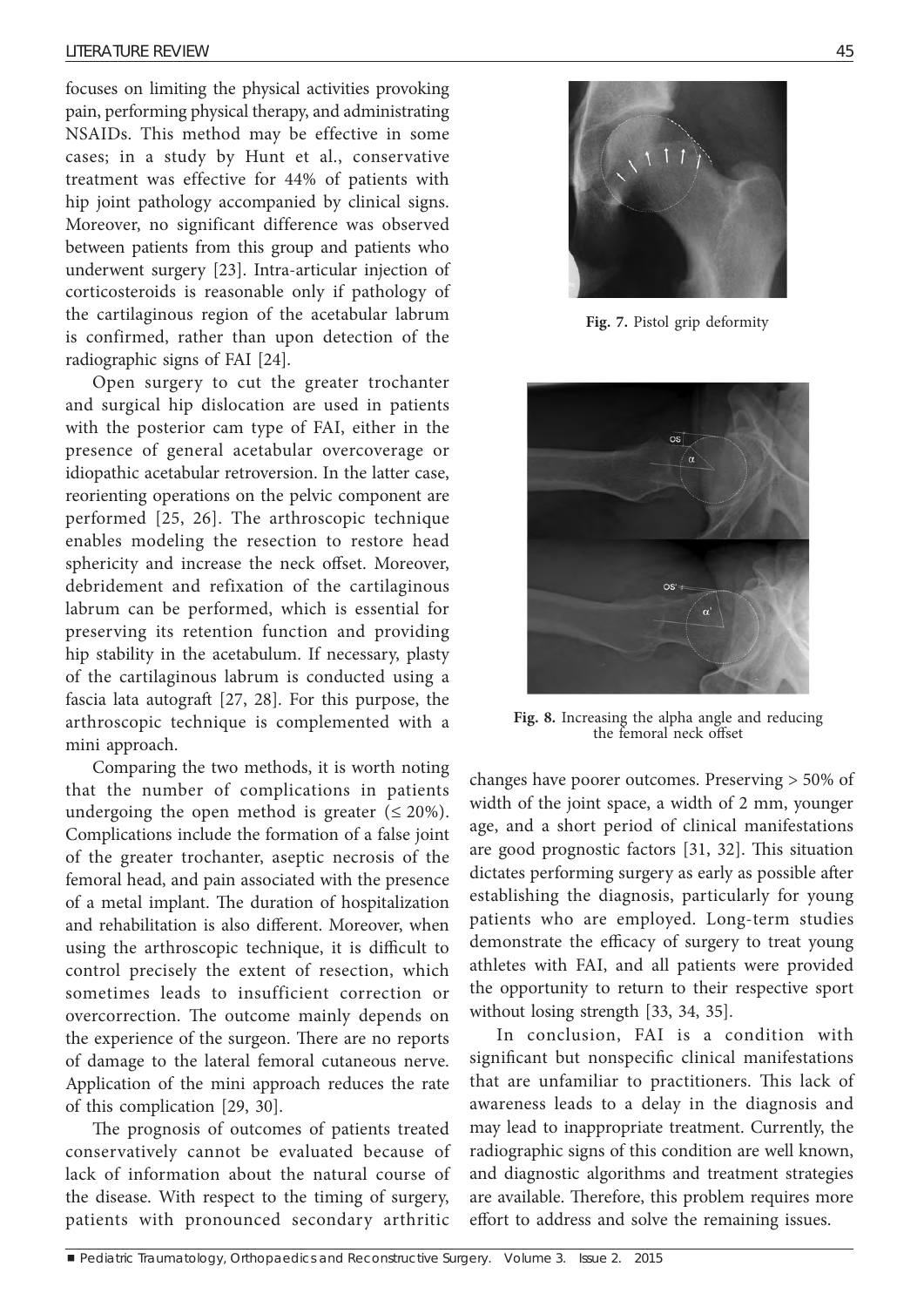## **References**

- 1. Ganz R, Parvizi J, Beck M, et al. Femoroacetabular impingement: a cause for osteoarthritis of the hip. *Clin Orthop Relat Res*. 2003;417:1-9.
- 2. Murphy SB, Tannast M, Kim YJ, et al. Debridement of the adult hip for femoroacetabular impingement: indications and preliminary clinical results. *Clin Orthop Relat Res*. 2004;429:178–181.
- 3. Tanzer M, Noiseux N. Osseous abnormalities and early osteoarthritis. *Clin Orthop Relat Res*. 2004;429:170-177.
- 4. Jager M, Wild A, Westhoff B, Krauspe R. Femoroacetabular impingement caused by a femoral osseous head-neck bump deformity: clinical, radiological, and experimental results. *J Orthop Sci*. 2004;9:256-263.
- 5. Vulpius O, Stöffel A. Orthopädische Operationslehre. Stuttgart, Germany: F. Enke; 1913.
- 6. Carlioz H, Pous JG, Rey JC. Upper femoral epiphysiolysis [in French]. *Rev Chir Orthop Repar Appar Mot*. 1968;54:387-491.
- 7. Herndon CH, Heymann CH, Bell DM. Treatment of slipped capital femoral epiphysis by epiphysiodesis and osteoplasty of the femoral neck. *J Bone Joint Surg Am*. 1963;45:999-1012.
- 8. Ganz R, Bamert P, Hausner P, et al. Cervico-acetabular impingement after femoral neck fracture [in German]. *Unfallchirurg*. 1991;94:172-175.
- 9. Ganz R, Gill TJ, Gautier E, et al. Surgical dislocation of the adult hip a technique with full access to the femoral head and acetabulum without the risk of avascular necrosis. *J Bone Joint Surg Br.* 2001;83:1119- 1124.
- 10. Byrd JW, Jones KS. Arthroscopic femoroplasty in the management of camtype femoroacetabular impingement. *Clin Orthop Relat Res*. 2009;467:739-746.
- 11. Malviya A, Stafford GH, Villar RN. Impact of arthroscopy of the hip for femoroacetabular impingement on quality of life at a mean follow-up of 3.2 years. *J Bone Joint Surg Br.* 2012;94:466-470.
- 12. Philippon MJ, Stubbs AJ, Schenker ML, et al. Arthroscopic management of femoroacetabular impingement: osteoplasty technique and literature review. *Am J Sports Med*. 2007;35:1571-1580.
- 13. Safran MR. The acetabular labrum: anatomic and functional characteristics and rationale for surgical intervention. *J Am Acad Orthop Surg*. 2010;18:338-345.
- 14. Siebenrock KA, Kalbermatten DF, Ganz R. Effect of pelvic tilt on acetabular retroversion: a study of pelves from cadavers. *Clin Orthop Relat Res*. 2003;407:241- 248.
- 15. Nepple JJ, Lehmann CL, Ross JR, et al. Coxa profunda is not a useful radiographic parameter for diagnosing pincer-type femoroacetabular impingement. *J Bone Joint Surg Am*. 2013;95:417-423.
- 16. Bedi A, Kelly NH, Baad M, et al. Dynamic contact mechanics of the medial meniscus as a function of radial tear, repair, and partial meniscectomy. *J Bone Joint Surg Am*. 2010;92:1398-1408.
- 17. Kubiak-Langer M, Tannast M, Murphy SB, et al. Range of motion in anterior femoroacetabular impingement. *Clin Orthop Relat Res.* 2007;458:117-124.
- 18. Hetsroni I, Poultsides L, Bedi A, et al. Anterior inferioriliac spine morphology correlates with hip range of motion: a classii cation system and dynamic model. *Clin Orthoped Relat Res.* 2013;15.
- 19. Czerny C, Hofmann S, Neuhold A, et al. Lesions of the acetabular labrum: accuracy of MR imaging and MR arthrography in detection and staging. 1996;200(1):225-30.
- 20. Anderson LA, Peters CL, Park BB, et al. Acetabular cartilage delamination in femoroacetabular impingement: risk factors and magnetic resonance imaging diagnosis. *J Bone Joint Surg Am.* 2009;91:305-313.
- 21. Gold SL, Burge AJ, Potter HG. MRI of hip cartilage: joint morphology, structure, and composition. *Clin Orthop Relat Res*. 2012;470:3321-3331.
- 22. Gold SL, Burge AJ, Potter HG. MRI of hip cartilage: joint morphology, structure, and composition. *Clin Orthop Relat Res.* 2012;470:3321-3331.
- 23. Hunt D, Prather H, Harris Hayes M, Clohisy JC. Clinical outcomes analysis of conservative and surgical treatment of patients with clinical indications of prearthritic, intra-articular hip disorders. PM&R. 2012;4: 479-487.
- 24. Kivlan BR, Martin RL, Sekiya JK. Response to diagnostic injection in patients with femoroacetabular impingement, labral tears, chondral lesions, and extraarticular pathology. *Arthroscopy*. 2011;27:619-627
- 25. Reynolds D, Lucas J, Klaue K. Retroversion of the acetabulum a cause of hip pain *J Bone Joint Surg* [Br]. 1999;81-B:281-8.
- 26. Siebenrock KA, Schoeniger R, Ganz R. Anterior femoro-acetabular impingement due to acetabular retroversion: treatment with periacetabular osteotomy. *J Bone Joint Surg Am*. 2003;85:278-286.
- 27. Schilders E, Dimitrakopoulou A, Bismil Q, Marchant P, Cooke C. Arthroscopic treatment of labral tears in femoroacetabular impingement: a comparative study of refixation and resection with a minimum two-year follow-up. *J Bone Joint Surg Br.* 2011;93:1027-1032.